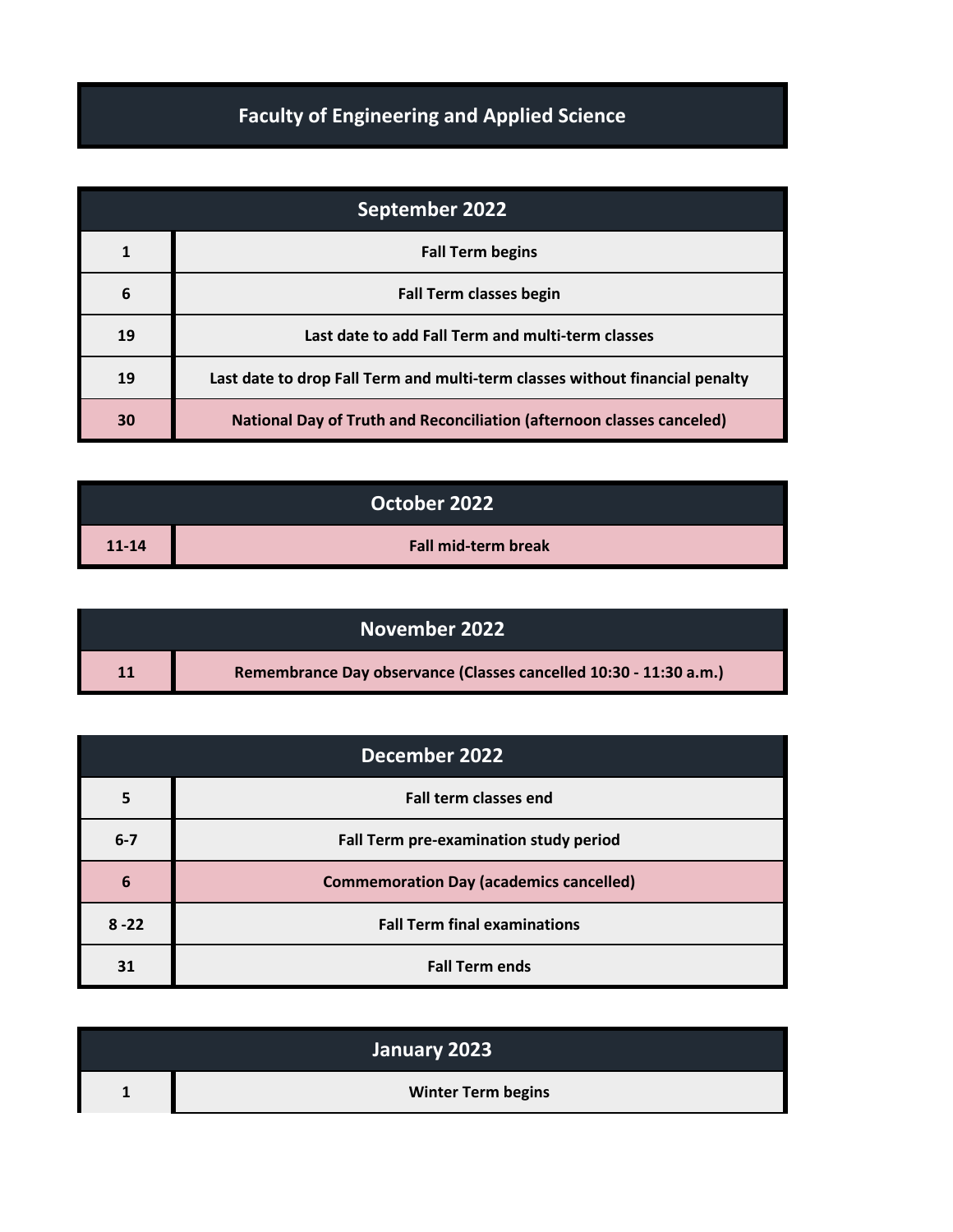| q  | <b>Winter Term classes begin</b>                                |
|----|-----------------------------------------------------------------|
| 20 | Last date to add Winter Term classes                            |
| 20 | Last date to drop Winter Term classes without financial penalty |

| <b>February 2023</b> |                                                  |
|----------------------|--------------------------------------------------|
| 20                   | <b>Family Day (classes will not be held)</b>     |
| $20 - 24$            | <b>Extended Program Fall course examinations</b> |
| $20 - 24$            | Mid-term Reading Week (all classes cancelled)    |

## **March 2023**

| April 2023 |                                                                 |
|------------|-----------------------------------------------------------------|
| 10         | <b>Winter Term classes end</b>                                  |
| $11 - 13$  | Winter Term pre-examination study period                        |
| 14-28      | <b>Final examinations in Winter Term and multi-term classes</b> |
| 30         | <b>Winter Term ends</b>                                         |

| <b>May 2023</b> |                                                                                            |
|-----------------|--------------------------------------------------------------------------------------------|
|                 | <b>Summer Term begins</b>                                                                  |
|                 | <b>Summer Term classes begin</b>                                                           |
| 5               | Last date to add Summer Term classes (May-June/6W1 session)                                |
| 5               | Last date to drop Summer Term classes (May-June/6W1) without financial penalty             |
| 5               | Last date to add Summer Term classes (May-July 12W session)                                |
| 12              | Last date to drop Summer Term classes (May-July/12W sessions) without financial<br>penalty |